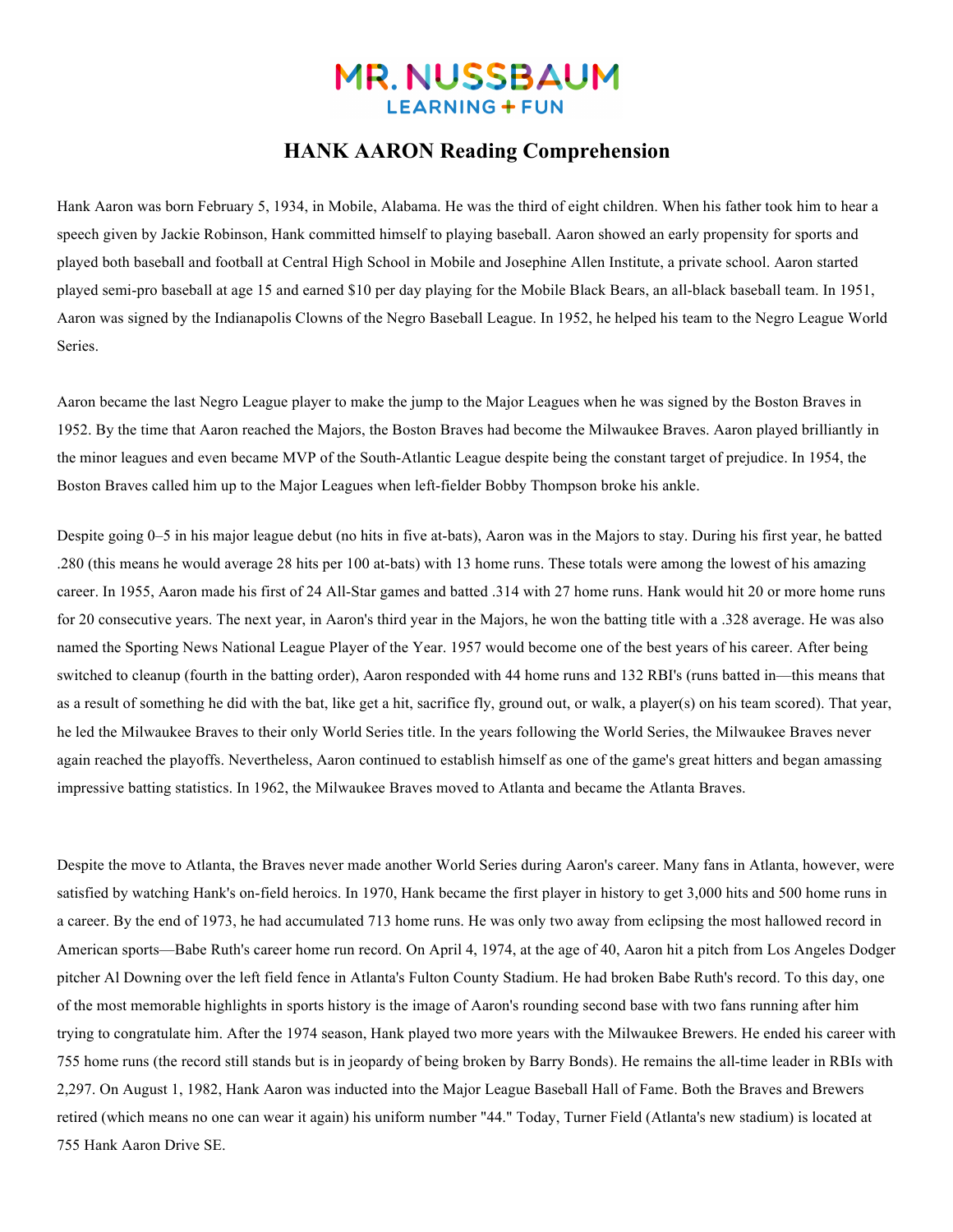## **1.) How many younger brothers and sisters did Hank Aaron have?**

- a.) 3
- b.) 4
- c.) 5
- d.) 6

# **2.) Which of the following baseball teams did Hank Aaron not play for?**

- a.) Indianapolis Clowns
- b.) Boston Brewers
- c.) Atlanta Braves
- d.) Milwaukee Brewers

# **3.) When Hank Aaron made the major leagues, the Boston Braves had become the…**

- a.) Boston Brewers
- b.) Milwaukee Brewers
- c.) Indianapolis Clowns
- d.) Milwaukee Braves

# **4.) What does "debut" mean?**

- a.) His last appearance
- b.) His first appearance
- c.) A bad appearance
- d.) A good appearance

## **5.) How many home runs did Hank Aaron hit his first year?**

- a.) 27
- b.) 44
- c.) 32
- d.) 13

# **6.) Which of the following must be true?**

- a.) Hank hit at least 20 home runs in 1977.
- b.) Hank hit at least 20 home runs in 1952.
- c.) Hank hit at least 20 home runs in 1960.
- d.) All of the answers are correct.

# **7.) What phrase would describe Hank Aaron's batting statistics during his first year in the major leagues?**

- a.) Uncharacteristically low
- b.) Uncharacteristically high
- c.) About average
- d.) Very high